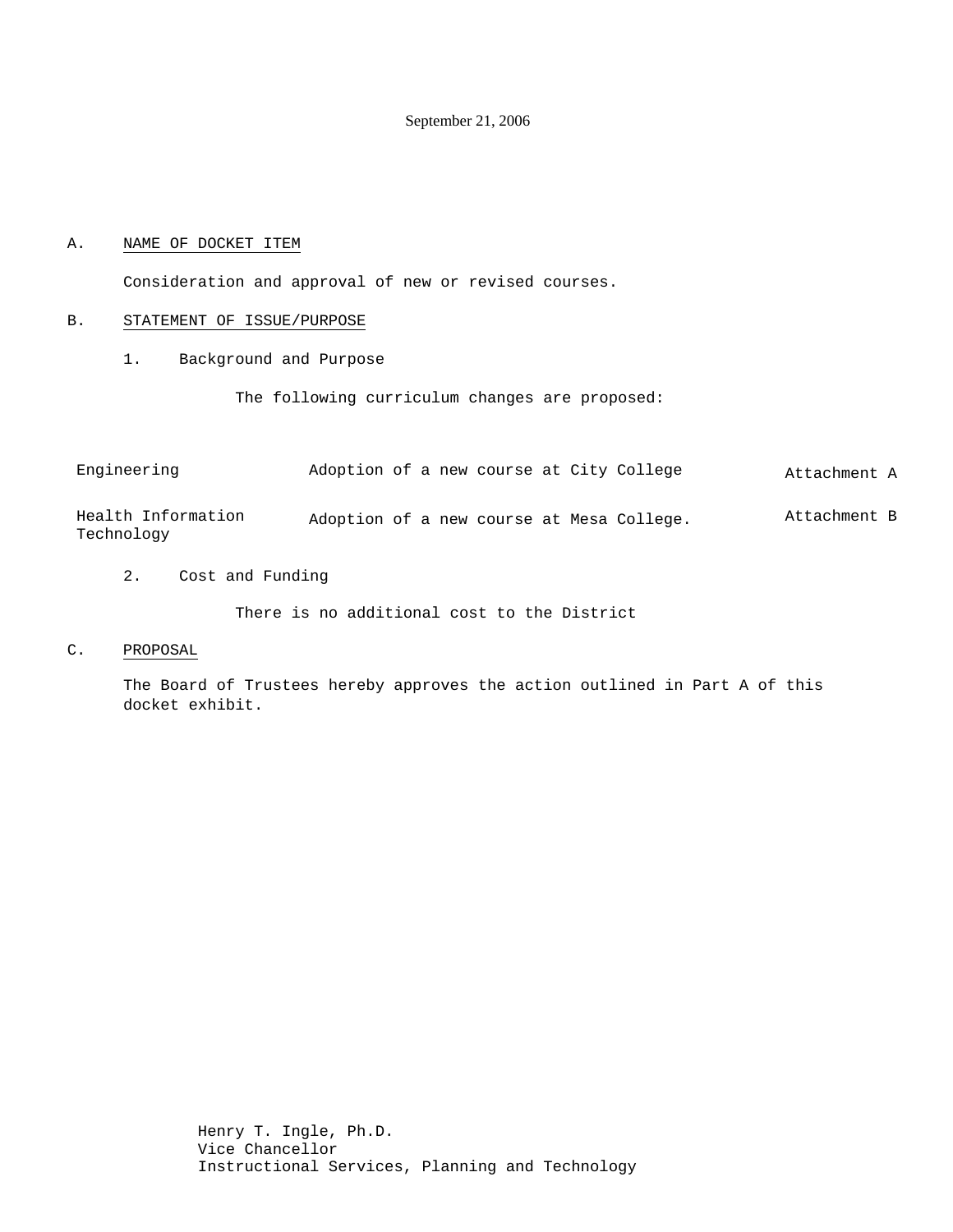# **ACTION**

Adoption of a new course at City College.

Proposed course at City College:

#### **122 Digital Electronics**

#### **2 lecture, 3 hours lab, 3 units Grade Only**

### **REQUISITES:** NONE

This course is a project-based study of digital electronics for the field of engineering technology. Emphasis is placed on the application of digital electronics to product development for current and future market trends. Topics include Ohm's and Kirchhoff's laws as they apply to circuit analysis, capacitance, digital versus analog waveforms, digital circuit design, flip-flops, spec sheet analysis, and microprocessor programming. This class is designed for students interested in the pursuing an academic or vocational career in engineering or electronics, including, but not limited to advanced-level high school students. (FT) Associate Degree Credit & transfer to CSU and/or private colleges and universities.